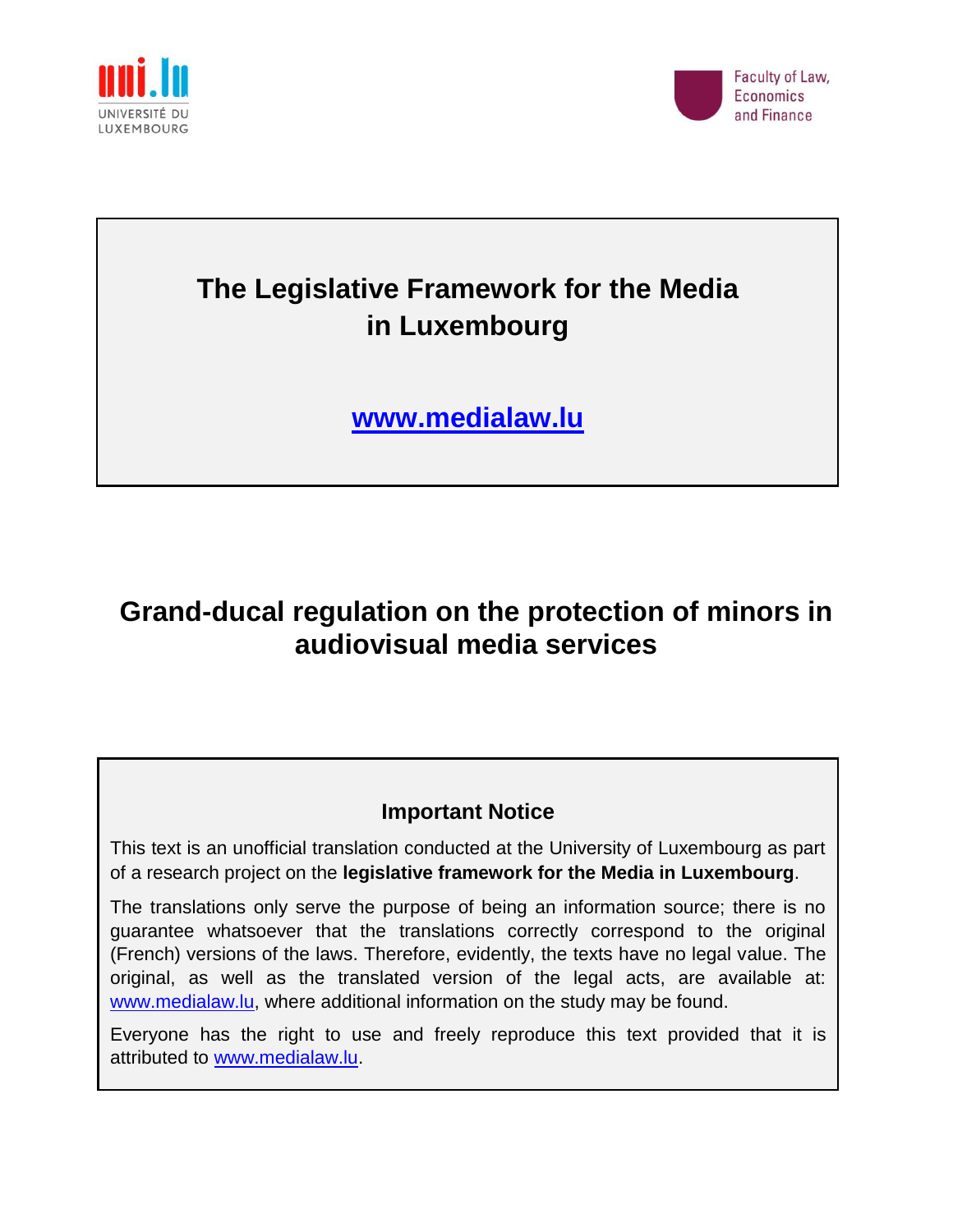### **Grand-ducal regulation of 8 January 2015 on the protection of minors in audiovisual media services**

Official Journal: Mémorial A, No. 7of 15 January 2015, p. 44

We Henri, Grand Duke of Luxembourg and Duke of Nassau,

Having regard to the *loi modifiée du 27 juillet 1991 sur les médias électroniques* (amended law of 27 July 1991 on electronic media) and in particular to articles 27*ter* and 28*quater* therein; And Directive 2010/13/EU of the European Parliament and the Council of 10 March 2010 on the coordination of certain provisions laid down by law, regulation or administrative action in Member States concerning the provision of audiovisual media services;

And the opinion of the Chamber of Commerce;

And the opinion of the Chamber of Trades;

Our Council of State having been consulted;

Following the report by our Minister of Communications and Media and after deliberation by the Government in Council;

#### Order:

**Article 1.** Luxembourg television programmes broadcast as part of the television services referred to in article 27*ter* of the de *la loi modifiée du 27 juillet 1991 sur les médias électroniques* shall be classified as follows:

- 1. category I: general audience
- 2. category II: not suitable for anyone under 10
- 3. category III: not suitable for anyone under 12
- 4. category IV: not suitable for anyone under 16
- 5. category V: not suitable for anyone under 18

Symbols for the different categories are shown in the annex to this Regulation.

**Article 2.** Category I programmes shall not be identified as such.

**Article 3.** (1) Category II programmes contain some scenes that might be upsetting to minors under 10 years of age.

These programmes shall be identified by a '-10' shown in a white circle against a black background and the words 'not suitable for anyone under 10'.

(2) Category II programmes shall be identified by the category II symbol for 1 minute at the start of the programme.

The words 'not suitable for anyone under 10' shall appear on the screen for at least one minute at the start of a programme or during the opening credits and for one minute after any breaks in the programme.

(3) The symbol and the category II notice shall remain on the screen throughout the broadcast of trailers.

**Article 4.** (1) Category III programmes show regular, repeated scenes of physical or psychological violence that might be upsetting to minors under 12 years of age.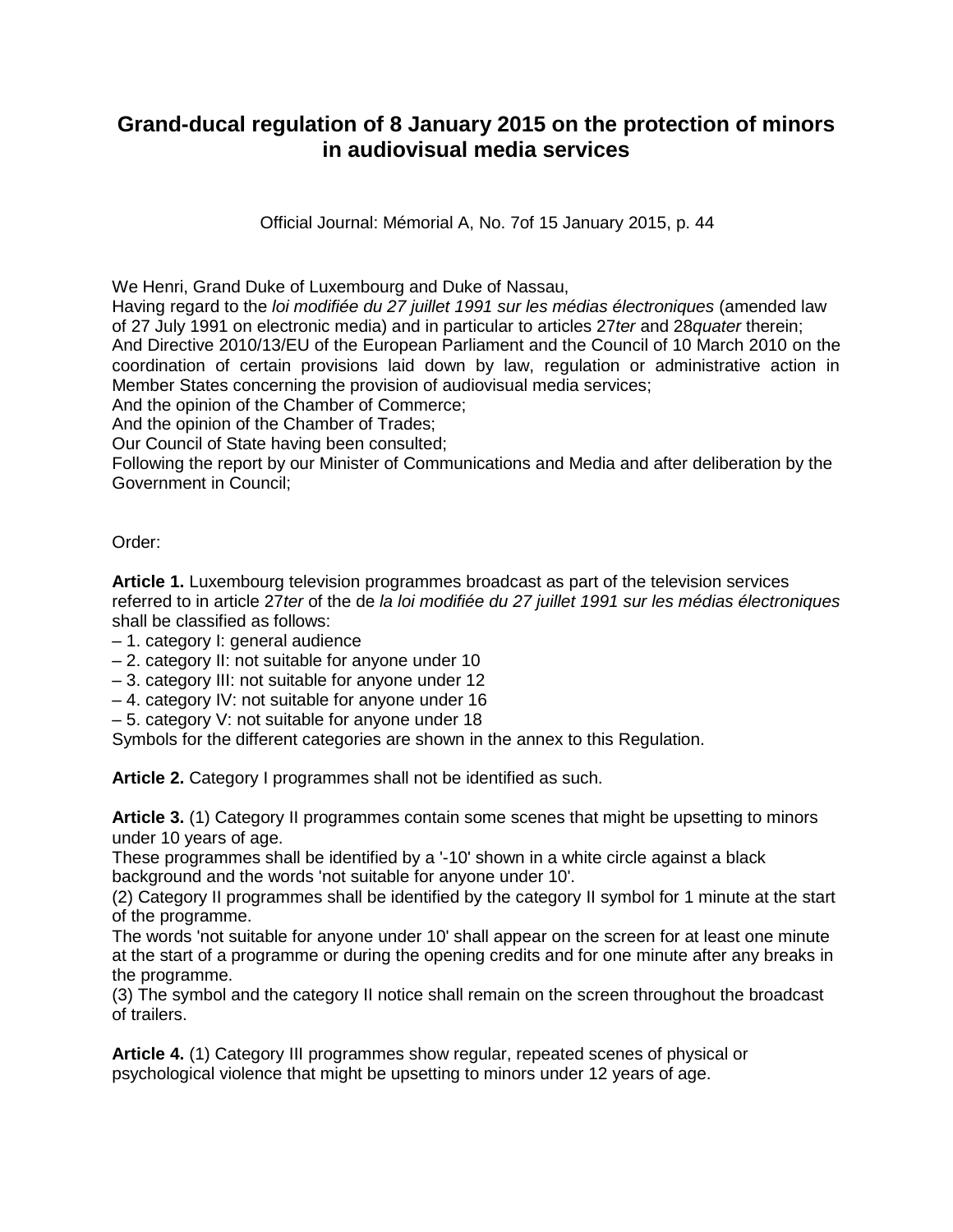These programmes shall be identified by a '-12' shown in a white circle against a black background and the words 'not suitable for anyone under 12'.

(2) Category III programmes may not be broadcast free to air between 06:00 and 20:00 hours.

(3) The category III symbol shall remain on the screen throughout all category III programmes.

The words 'not suitable for anyone under 12' shall appear on the screen for at least one minute at the start of a programme or during the opening credits and for one minute after any breaks in the programme.

(4) The symbol and the category III notice shall remain on the screen throughout the broadcast of trailers.

**Article 5.** (1) Category IV programmes are erotic or very violent in nature and may damage the physical, mental or moral development of minors under 16 years of age.

These programmes shall be identified by a '-16' shown in a white circle against a black background and the words 'not suitable for anyone under 16'.

(2) Category IV programmes may not be broadcast free to view between 06:00 and 20:00 hours.

(3) When category IV programmes are broadcast free to view, the category IV symbol shall remain on the screen at all times.

The words 'not suitable for anyone under 16' shall appear on the screen for at least one minute at the start of a programme or during the opening credits and for one minute after any breaks in the programme.

(4) The symbol and the category IV notice shall remain on the screen throughout the broadcast of trailers.

**Article 6.** (1) Category V programmes are programmes that are not illegal but must nevertheless be restricted to an adult audience only because of their sexually explicit or extremely violent nature.

(2) Such programmes and their trailers may be broadcast only between midnight and 05:00 hours.

(3) Category V programmes and their trailers may be broadcast in encrypted format only, and may be accessed solely via one or more devices that require entry of a personal identification number (PIN). Without PIN entry, such devices shall broadcast only a monochrome full-screen image without sound.

**Article 7.** Suppliers of Luxembourg audiovisual media services shall classify Luxembourg television programmes broadcast as part of the television services referred to in the *loi modifiée du 27 juillet 1991 sur les médias électroniques* into the categories listed in article 1 above.

**Article 8.** (1) Suppliers of linear audiovisual media services that are primarily intended for audiences in another State where an equivalent classification and protection system applies may, as an alternative to the above system, opt to use the system applying in that State. (2) Suppliers wishing to take this option shall report the system they wish to apply to the *Autorité luxembourgeoise indépendante de l'audiovisuel* (hereafter "AIA"), which shall decide whether to approve or reject the system.

**Article 9.** (1) Suppliers of on-demand audiovisual media services shall classify on-demand audiovisual media services using: the categories listed in article 1 of this Regulation; the classification given in the country of origin of the work; or, if its on-demand audiovisual media services are primarily intended for audiences in another State where an equivalent classification and protection system applies and as an alternative to the above system, the system applying in that State.